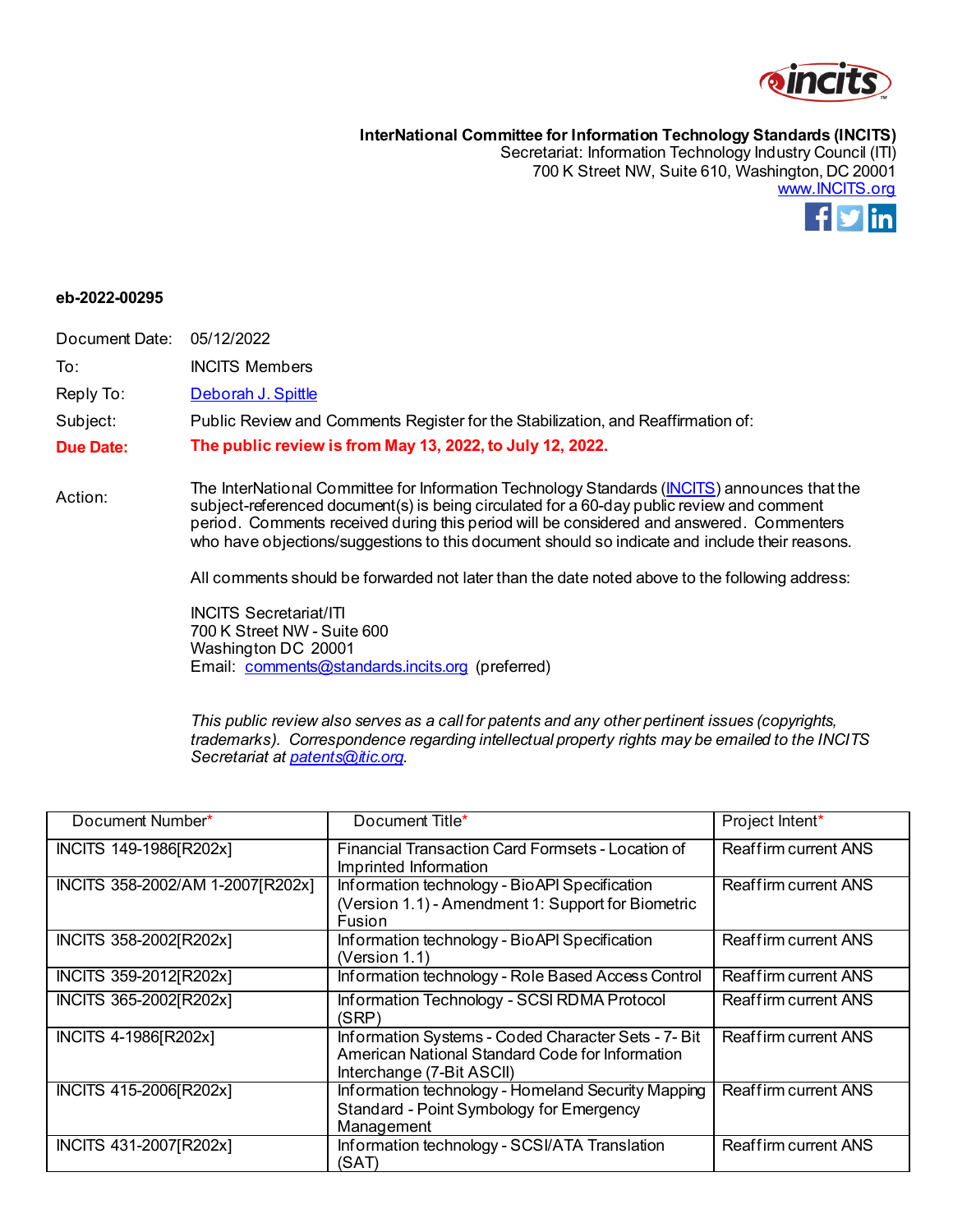| INCITS 434-2007 [R202x]                         | Information technology - Tenprint Capture Using<br><b>BioAPI</b>                                                                                                                                                                | <b>Reaffirm current ANS</b>                         |
|-------------------------------------------------|---------------------------------------------------------------------------------------------------------------------------------------------------------------------------------------------------------------------------------|-----------------------------------------------------|
| INCITS 468-2010/AM 1-2012[R202x]                | Information technology - Multi-media Command Set -<br>6 (MMC-6) - Amendment 1                                                                                                                                                   | Reaffirm current ANS                                |
| INCITS 482-2012[R202x]                          | Information technology - ATA/ATAPI Command Set -<br>2 (ACS-2)                                                                                                                                                                   | <b>Reaffirm current ANS</b>                         |
| INCITS 483-2012[S202x]                          | Information Technology - Virtualization Management<br>Specification                                                                                                                                                             | Maintain ANS under<br>Stabilized maintenance        |
| INCITS 484-2012[R202x]                          | Information Technology - SCSI Media Changer<br>Commands - 3                                                                                                                                                                     | Reaffirm current ANS                                |
| INCITS 491-2017 [R202x]                         | Information technology - SCSI/ATA Translation - 4<br>$(SAT-4)$                                                                                                                                                                  | Reaffirm current ANS                                |
| INCITS 493-2012 [R202x]                         | Information Technology - AT Attachment-8 - Serial<br>Transport (ATA8-AST)                                                                                                                                                       | Reaffirm current ANS                                |
| INCITS 494-2012[R202x]                          | Information technology - Role Based Access Control<br>- Policy Enhanced                                                                                                                                                         | Reaffirm current ANS                                |
| INCITS 495-2012[S202x]                          | Information Technology -- Platform Management<br>Specification, Volumes 1 And 2                                                                                                                                                 | Maintain ANS under<br>Stabilized maintenance        |
| INCITS 496-2012[S202x]                          | Information Technology - Fibre Channel - Security<br>Protocols - 2 (FC-SP-2)                                                                                                                                                    | <b>Maintain ANS under</b><br>Stabilized maintenance |
| INCITS 497-2012[R202x]                          | Information Technology - Automation/Drive Interface<br>Commands - 3 (ADC - 3)                                                                                                                                                   | Reaffirm current ANS                                |
| INCITS 498-2012[S202x]                          | Information Technology - CIM Representations Of<br><b>Management Specification</b>                                                                                                                                              | Maintain ANS under<br>Stabilized maintenance        |
| INCITS 510-2017[R202x]                          | Information technology - Fibre Channel -- Generic<br>Services -- 7 (FC-GS-7)                                                                                                                                                    | Reaffirm current ANS                                |
| INCITS 518-2017[R202x]                          | Information technology - SCSI Enclosure Services - 3<br>$(SES-3)$                                                                                                                                                               | Reaffirm current ANS                                |
| INCITS/ISO 19101-1:2014[R202x]                  | Geographic information - Reference model - Part 1:<br>Fundamentals                                                                                                                                                              | <b>Reaffirm current ANS</b>                         |
| INCITS/ISO 19103:2015[R202x]                    | Geographic information - Conceptual schema<br>language                                                                                                                                                                          | Reaffirm current ANS                                |
| INCITS/ISO 19118:2011[R202x]                    | Geographic Information - Encoding                                                                                                                                                                                               | Reaffirm current ANS                                |
| <b>INCITS/ISO</b><br>19131:2007/AM1:2011[R202x] | Geographic Information -- Data Product<br>Specifications - Amendment 1: Requirements<br>Relating To The Inclusion Of An Application Schema<br>And Feature Catalogue And The Treatment Of<br>Coverages In An Application Schema. | Reaffirm current ANS                                |
| INCITS/ISO 19131:2007[R202x]                    | Geographic Information - Data Product Specifications                                                                                                                                                                            | <b>Reaffirm current ANS</b>                         |
| INCITS/ISO 19134:2007[R202x]                    | Geographic Information - Location-Based Services -<br>Multimodal Routing And Navigation                                                                                                                                         | Reaffirm current ANS                                |
| INCITS/ISO 19136-2:2015[R202x]                  | Geographic Information - Geography Markup<br>Language (GML) - Part 2: Extended Schemas And<br><b>Encoding Rules</b>                                                                                                             | Reaffirm current ANS                                |
| INCITS/ISO 19137:2007[R202x]                    | Geographic Information - Core Profile Of The Spatial<br>Schema                                                                                                                                                                  | <b>Reaffirm current ANS</b>                         |
| INCITS/ISO 19149:2011[R202x]                    | Geographic Information - Rights Expression<br>Language For Geographic Information - GeoREL                                                                                                                                      | Reaffirm current ANS                                |
| INCITS/ISO 19150-2:2015[R202x]                  | Geographic Information - Ontology - Part 2: Rules<br>For Developing Ontologies In The Web Ontology<br>Language (OWL)                                                                                                            | Reaffirm current ANS                                |
| INCITS/ISO 19156:2011[R202x]                    | Geographic Information - Observations And<br>Measurements                                                                                                                                                                       | Reaffirm current ANS                                |
| INCITS/ISO 19160-1:2015[R202x]                  | Addressing -- Part 1: Conceptual Model                                                                                                                                                                                          | Reaffirm current ANS                                |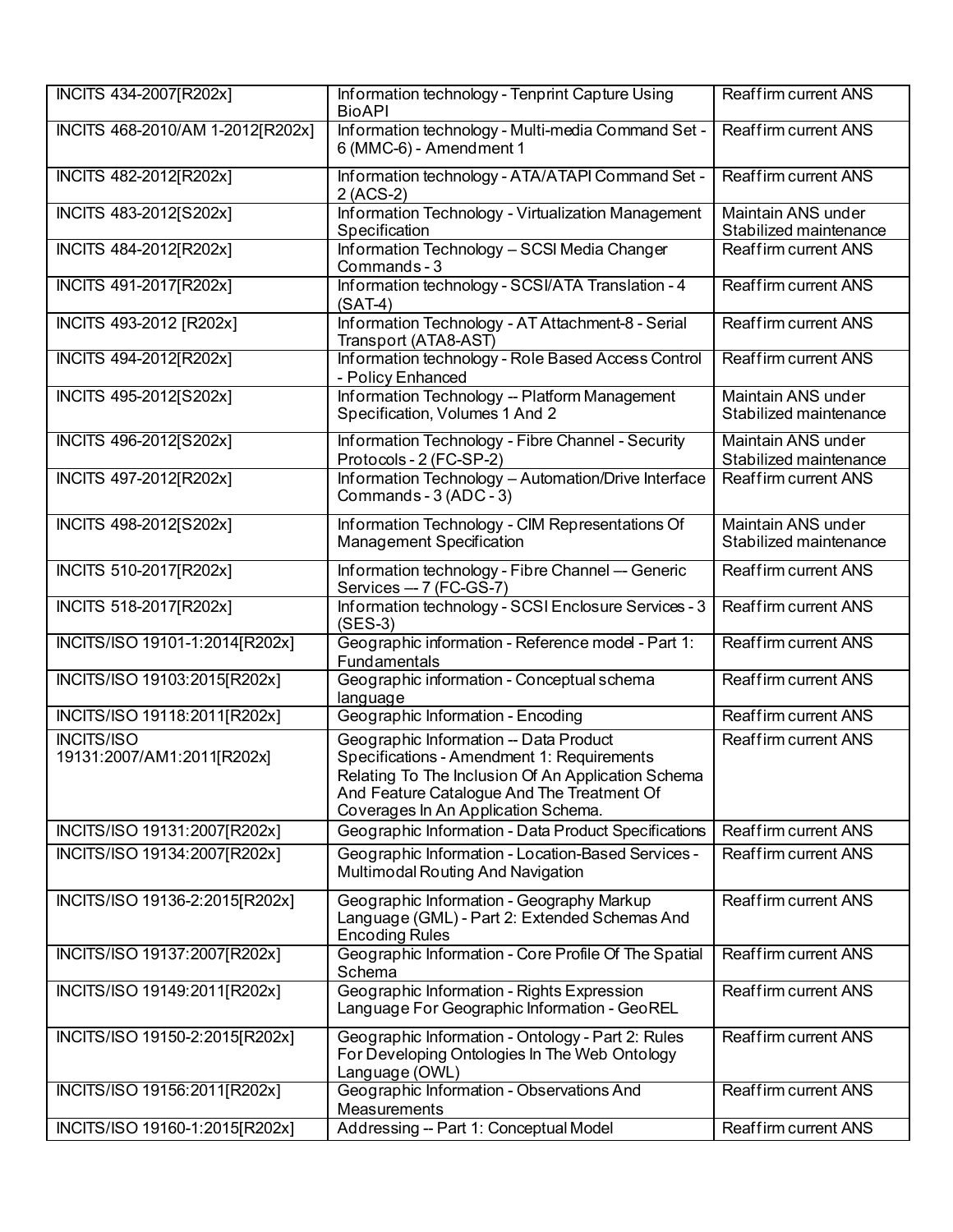| INCITS/ISO 9542:1988[R202x]                     | Information processing systems --<br>Telecommunications and information exchange<br>between systems -- End system to Intermediate<br>system routeing exchange protocol for use in<br>conjunction with the Protocol for providing the<br>connectionless-mode network service (ISO 8473) | <b>Reaffirm current ANS</b> |
|-------------------------------------------------|----------------------------------------------------------------------------------------------------------------------------------------------------------------------------------------------------------------------------------------------------------------------------------------|-----------------------------|
| INCITS/ISO/IEC 10030:1995[R202x]                | Information technology - Telecommunications and<br>information exchange between systems - End<br>System Routeing Information Exchange Protocol for<br>use in conjunction with ISO/IEC 8878                                                                                             | <b>Reaffirm current ANS</b> |
| INCITS/ISO/IEC 10373-<br>5:2014[R202x]          | Identification cards - Test methods - Part 5: Optical<br>memory cards                                                                                                                                                                                                                  | Reaffirm current ANS        |
| INCITS/ISO/IEC 10589:2002[R202x]                | Information technology - Intermediate System to<br>Intermediate System Intra-Domain-Routeing Routine<br>Information Exchange Protocol for Use in<br>Conjunction with the Protocol for Providing the<br>Connectionless-mode Network Service (ISO 8473)                                  | Reaffirm current ANS        |
| INCITS/ISO/IEC 10746-<br>1:1998[R202x]          | Information technology - Open Distributed<br>Processing - Reference model: Overview                                                                                                                                                                                                    | Reaffirm current ANS        |
| INCITS/ISO/IEC 10746-<br>4:1998/AM1:2001[R202x] | Information Technology - Open Distributed<br>Processing - Reference Model: Architectural<br>Semantics - Part 4 - AMENDMENT1: Computational<br>Formalization                                                                                                                            | Reaffirm current ANS        |
| INCITS/ISO/IEC 10746-<br>4:1998[R202x]          | Information technology - Open Distributed<br>Processing - Reference Model: Architectural<br>semantics - Part 4: Architectural Semantics                                                                                                                                                | <b>Reaffirm current ANS</b> |
| INCITS/ISO/IEC 13211-<br>1:1995[R202x]          | Information technology - Prolog Language Standard -<br>Part 1: General Core                                                                                                                                                                                                            | <b>Reaffirm current ANS</b> |
| INCITS/ISO/IEC 13235-<br>1:1998[R202x]          | Information technology - Open Distributed<br>Processing - Trading function: Specification - Part 1:<br>Specification                                                                                                                                                                   | Reaffirm current ANS        |
| <b>INCITS/ISO/IEC 13235-</b><br>3:1998[R202x]   | Information technology - Open Distributed<br>Processing - Trading Function - Part 3: Provision of<br>Trading Function using OSI Directory service                                                                                                                                      | <b>Reaffirm current ANS</b> |
| INCITS/ISO/IEC 13249-<br>1:2016[R202x]          | Information technology -- Database languages --<br>SQL multimedia and application packages -- Part 1:<br>Framework                                                                                                                                                                     | <b>Reaffirm current ANS</b> |
| <b>INCITS/ISO/IEC 13249-</b><br>3:2016[R202x]   | Information technology -- Database languages --<br>SQL multimedia and application packages -- Part 3:<br>Spatial                                                                                                                                                                       | Reaffirm current ANS        |
| INCITS/ISO/IEC 13249-<br>6:2006[R202x]          | Information technology - Database languages - SQL<br>multimedia and application packages - Part 6: Data<br>mining                                                                                                                                                                      | Reaffirm current ANS        |
| INCITS/ISO/IEC 13568:2002[R202x]                | Information technology - Z formal specification<br>notation - Syntax, type system and semantics                                                                                                                                                                                        | <b>Reaffirm current ANS</b> |
| INCITS/ISO/IEC 13818-<br>3:1998[R202x]          | Information Technology - Generic Coding of Moving<br>Pictures and Associated Audio Information - Part 3:<br>Audio                                                                                                                                                                      | <b>Reaffirm current ANS</b> |
| INCITS/ISO/IEC 13818-<br>6:1998/AM3:2001[R202x] | Information technology - Generic coding of moving<br>pictures and associated audio information - Part 6:<br>Extensions for DSM-CC Amendment 3: Transport<br>buffer model in support of synchronized user-to-<br>network download protocol                                              | Reaffirm current ANS        |
| INCITS/ISO/IEC 13818-<br>6:1998[R202x]          | Information technology - Generic coding of moving<br>pictures and associated audio information - Part 6:<br><b>Extensions for DSM-CC</b>                                                                                                                                               | <b>Reaffirm current ANS</b> |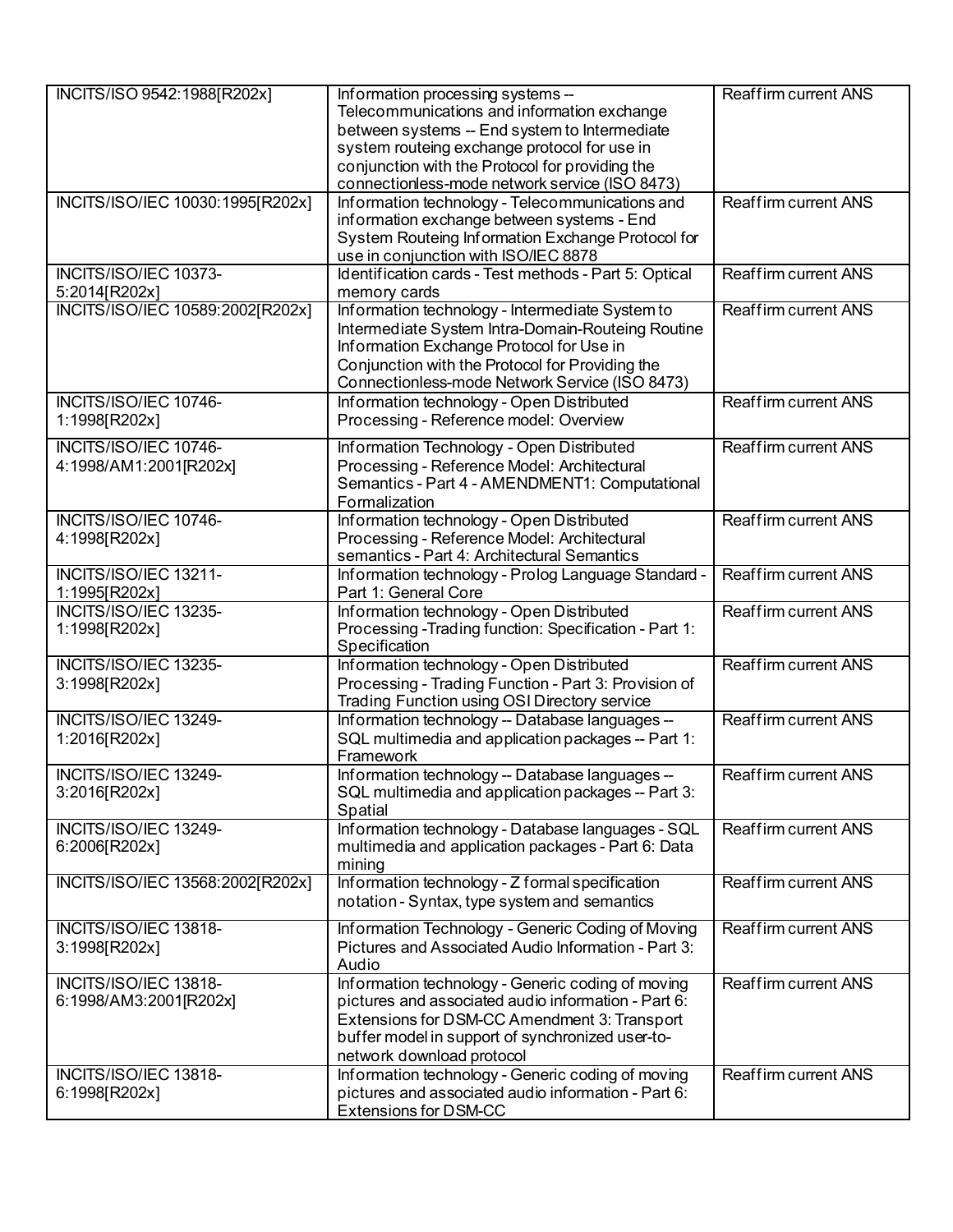| INCITS/ISO/IEC 13818-<br>9:1996[R202x]          | Information technology - Generic coding of moving<br>pictures and associated audio information - Part 9:<br>Extension for real time interface for systems<br>decoders        | <b>Reaffirm current ANS</b>                  |
|-------------------------------------------------|------------------------------------------------------------------------------------------------------------------------------------------------------------------------------|----------------------------------------------|
| INCITS/ISO/IEC 13888-<br>2:2010[R202x]          | Information technology - Security techniques - Non-<br>repudiation - Part 2: Mechanisms using symmetric<br>techniques                                                        | <b>Reaffirm current ANS</b>                  |
| INCITS/ISO/IEC 14496-<br>1:2010[R202x]          | Information technology -- Coding of audio-visual<br>objects -- Part 1: Systems                                                                                               | Reaffirm current ANS                         |
| INCITS/ISO/IEC 14496-<br>2:2004[R202x]          | Information technology - Coding of audio-visual<br>objects - Part 2: Visual                                                                                                  | <b>Reaffirm current ANS</b>                  |
| INCITS/ISO/IEC 14776-<br>372:2011[R202x]        | Information technology - Small Computer System<br>Interface (SCSI) - Part 372: SCSI Enclosure Services<br>$-2$ (SES-2)                                                       | Reaffirm current ANS                         |
| INCITS/ISO/IEC 15408-<br>1:2009[R202x]          | Information technology - Security techniques -<br>Evaluation criteria for IT security - Part 1: Introduction<br>and general model                                            | Reaffirm current ANS                         |
| INCITS/ISO/IEC 15938-<br>1:2002[R202x]          | Information technology - Multimedia content<br>description interface - Part 1: Systems                                                                                       | Reaffirm current ANS                         |
| INCITS/ISO/IEC 15938-<br>2:2002[R202x]          | Information Technology - Multimedia Content<br>Description Interface - Part 2: Description Definition<br>Language                                                            | Reaffirm current ANS                         |
| INCITS/ISO/IEC 15938-<br>3:2002[R202x]          | Information technology - Multimedia content<br>description interface - Part 3: Visual                                                                                        | <b>Reaffirm current ANS</b>                  |
| INCITS/ISO/IEC 15938-<br>4:2002[R202x]          | Information technology - Multimedia content<br>description interface - Part 4: Audio                                                                                         | Reaffirm current ANS                         |
| INCITS/ISO/IEC 15944-<br>8:2012[R202x]          | Information technology - Business Operational View -<br>Part 8: Identification of privacy protection<br>requirements as external constraints on business<br>transactions     | Reaffirm current ANS                         |
| INCITS/ISO/IEC 15946-<br>5:2009[R202x]          | Information technology - Security techniques -<br>Cryptographic techniques based on elliptic curves -<br>Part 5: Elliptic curve generation                                   | Reaffirm current ANS                         |
| INCITS/ISO/IEC 16680:2012[R202x]                | Information technology - The Open Group Service<br>Integration Maturity Model (OSIMM)                                                                                        | <b>Reaffirm current ANS</b>                  |
| INCITS/ISO/IEC 17788:2014[R202x]                | Information technology - Cloud computing - Overview<br>and vocabulary                                                                                                        | <b>Reaffirm current ANS</b>                  |
| INCITS/ISO/IEC 17789:2014 [R202x]               | Information technology - Cloud computing -<br>Reference architecture                                                                                                         | Reaffirm current ANS                         |
| INCITS/ISO/IEC 17823:2015[R202x]                | Colour terminology for office colour equipment                                                                                                                               | Reaffirm current ANS                         |
| INCITS/ISO/IEC 18023-<br>1:2006/AM1:2012[S202x] | Information technology - SEDRIS - Part 1:<br>Functional specification - Amendment 1                                                                                          | Maintain ANS under<br>Stabilized maintenance |
| INCITS/ISO/IEC 18023-3:2006/AM<br>1:2012[S202x] | Information Technology - Synthetic Environment<br>Data Representation And Interchange Specification<br>(SEDRIS): Part 3: Transmittal Format Binary<br>Encoding - Amendment 1 | Maintain ANS under<br>Stabilized maintenance |
| INCITS/ISO/IEC 18024-<br>4:2006/AM1:2012[R202x] | Information technology - Synthetic Environment Data<br>Representation and Interchange Specification<br>(SEDRIS) Language Bindings - Part 4: C -<br>Amendment 1               | <b>Reaffirm current ANS</b>                  |
| INCITS/ISO/IEC 18031:2011[R202x]                | Information technology - Security techniques -<br>Random bit generation                                                                                                      | Reaffirm current ANS                         |
| INCITS/ISO/IEC 18033-<br>3:2010[R202x]          | Information technology - Security techniques -<br>Encryption algorithms - Part 3: Block ciphers                                                                              | Reaffirm current ANS                         |
| INCITS/ISO/IEC 18033-<br>4:2011[R202x]          | Information technology - Security techniques -<br>Encryption algorithms - Part 4: Stream ciphers                                                                             | Reaffirm current ANS                         |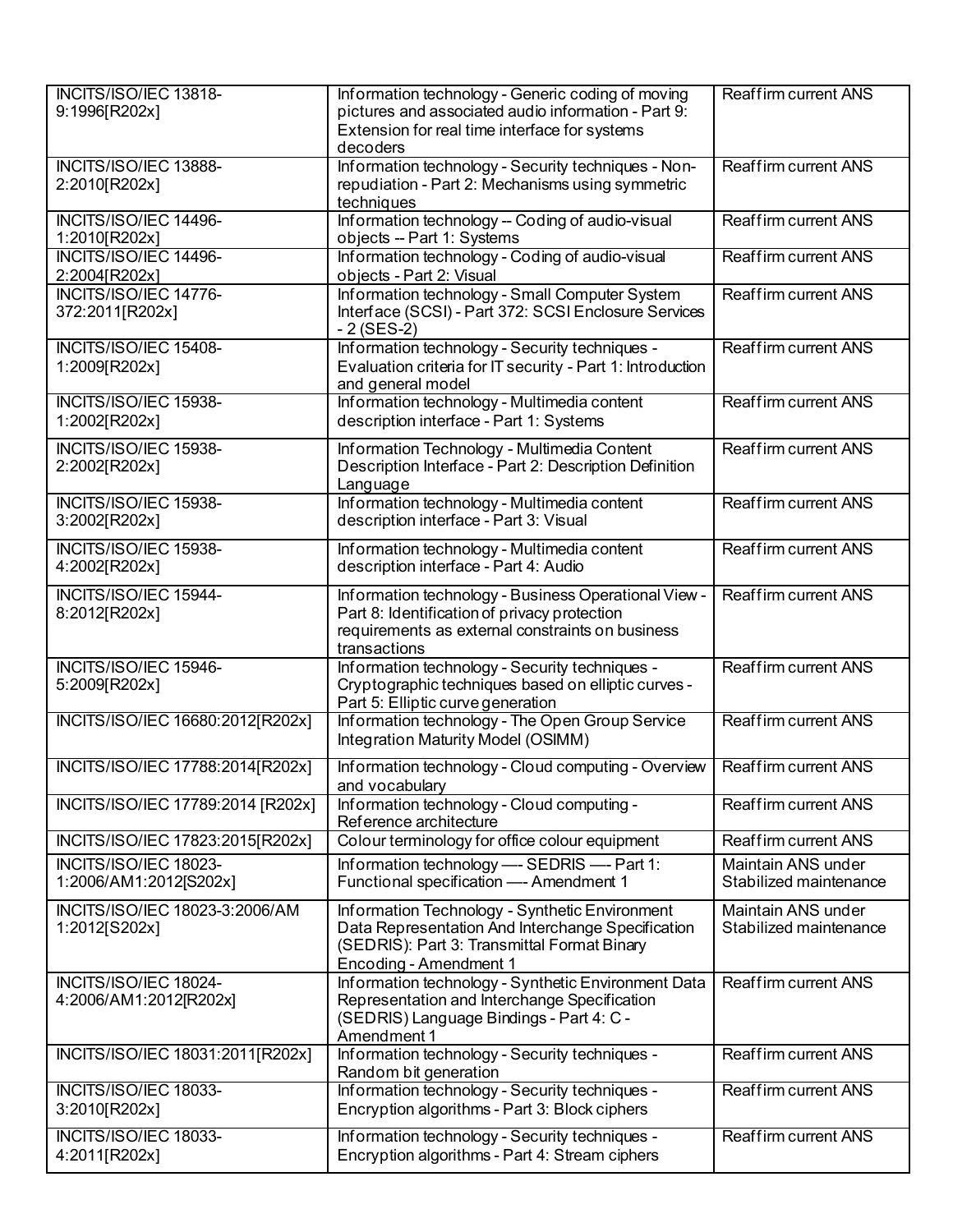| INCITS/ISO/IEC 18042-<br>4:2006/AM1:2011[S202x] | Information technology - Computer graphics and<br>image processing - Spatial Reference Model (SRM)<br>language bindings - Part 4: C - Amendment 1                                                  | Maintain ANS under<br>Stabilized maintenance |
|-------------------------------------------------|----------------------------------------------------------------------------------------------------------------------------------------------------------------------------------------------------|----------------------------------------------|
| INCITS/ISO/IEC 18180:2013[R202x]                | Information Technology - Specification For The<br><b>Extensible Configuration Checklist Description</b><br>Format (XCCDF) Version 1.2                                                              | Reaffirm current ANS                         |
| INCITS/ISO/IEC 19395:2015[R202x]                | Information technology - Sustainability for and by<br>information technology - Smart data centre resource<br>monitoring and control                                                                | Reaffirm current ANS                         |
| INCITS/ISO/IEC 19464:2014[R202x]                | Information Technology - Advanced Message<br>Queuing Protocol (AMQP) V1.0 Specification                                                                                                            | Reaffirm current ANS                         |
| INCITS/ISO/IEC 19510:2013[R202x]                | Information technology - Object Management Group<br><b>Business Process Model and Notation</b>                                                                                                     | <b>Reaffirm current ANS</b>                  |
| INCITS/ISO/IEC 19678:2015[R202x]                | Information Technology - BIOS Protection Guidelines                                                                                                                                                | <b>Reaffirm current ANS</b>                  |
| INCITS/ISO/IEC 19763-<br>1:2015[R202x]          | Information technology -- Metamodel framework for<br>interoperability (MFI) -- Part 1: Framework                                                                                                   | Reaffirm current ANS                         |
| INCITS/ISO/IEC 19773:2011[R202x]                | Information technology - Metadata Registries (MDR)<br>modules                                                                                                                                      | <b>Reaffirm current ANS</b>                  |
| INCITS/ISO/IEC 19776-<br>1:2015[R202x]          | Information technology -- Computer graphics, image<br>processing and environmental data representation --<br>Extensible 3D (X3D) encodings -- Part 1: Extensible<br>Markup Language (XML) encoding | Reaffirm current ANS                         |
| INCITS/ISO/IEC 19776-<br>3:2015[R202x]          | Information technology - Computer graphics,<br>image processing and environmental data<br>representation - Extensible 3D (X3D) encodings -<br>- Part 3: Compressed binary encoding                 | <b>Reaffirm current ANS</b>                  |
| INCITS/ISO/IEC 19792:2009[R202x]                | Information technology - Security techniques -<br>Security evaluation of biometrics                                                                                                                | <b>Reaffirm current ANS</b>                  |
| INCITS/ISO/IEC 19794-<br>10:2007[R202x]         | Information technology - Biometric data interchange<br>formats - Part 10: Hand geometry silhouette data                                                                                            | Reaffirm current ANS                         |
| INCITS/ISO/IEC 19794-<br>1:2006[R202x]          | Information technology - Biometric data interchange<br>formats - Part 1: Framework                                                                                                                 | Reaffirm current ANS                         |
| INCITS/ISO/IEC 19794-<br>2:2005[R202x]          | Information technology - Biometric data interchange<br>formats - Part 2: Finger minutiae data                                                                                                      | <b>Reaffirm current ANS</b>                  |
| <b>INCITS/ISO/IEC 19794-</b><br>3:2006[R202x]   | Information technology - Biometric data interchange<br>formats - Part 3: Finger pattern spectral data                                                                                              | Reaffirm current ANS                         |
| INCITS/ISO/IEC 19794-<br>4:2005[R202x]          | Information technology - Biometric data interchange<br>formats - Part 4: Finger image data                                                                                                         | Reaffirm current ANS                         |
| INCITS/ISO/IEC 19794-<br>5:2005[R202x]          | Information technology - Biometric data interchange<br>formats - Part 5: Face image data                                                                                                           | Reaffirm current ANS                         |
| <b>INCITS/ISO/IEC 19794-</b><br>6:2005[R202x]   | Information technology - Biometric data interchange<br>formats - Part 6: Iris image data                                                                                                           | Reaffirm current ANS                         |
| INCITS/ISO/IEC 19794-<br>7:2007[R202x]          | Information technology - Biometric data interchange<br>formats - Part 7: Signature/sign time series data                                                                                           | Reaffirm current ANS                         |
| INCITS/ISO/IEC 19794-<br>9:2007[R202x]          | Information technology - Biometric data interchange<br>formats - Part 9: Vascular image data                                                                                                       | Reaffirm current ANS                         |
| INCITS/ISO/IEC 19831:2015[R202x]                | Cloud Infrastructure Management Interface (CIMI)<br>Model And RESTful HTTP-Based Protocol - An<br>Interface For Managing Cloud Infrastructure                                                      | Reaffirm current ANS                         |
| INCITS/ISO/IEC 24745:2011[R202x]                | Information technology - Security techniques -<br>Biometric information protection                                                                                                                 | Reaffirm current ANS                         |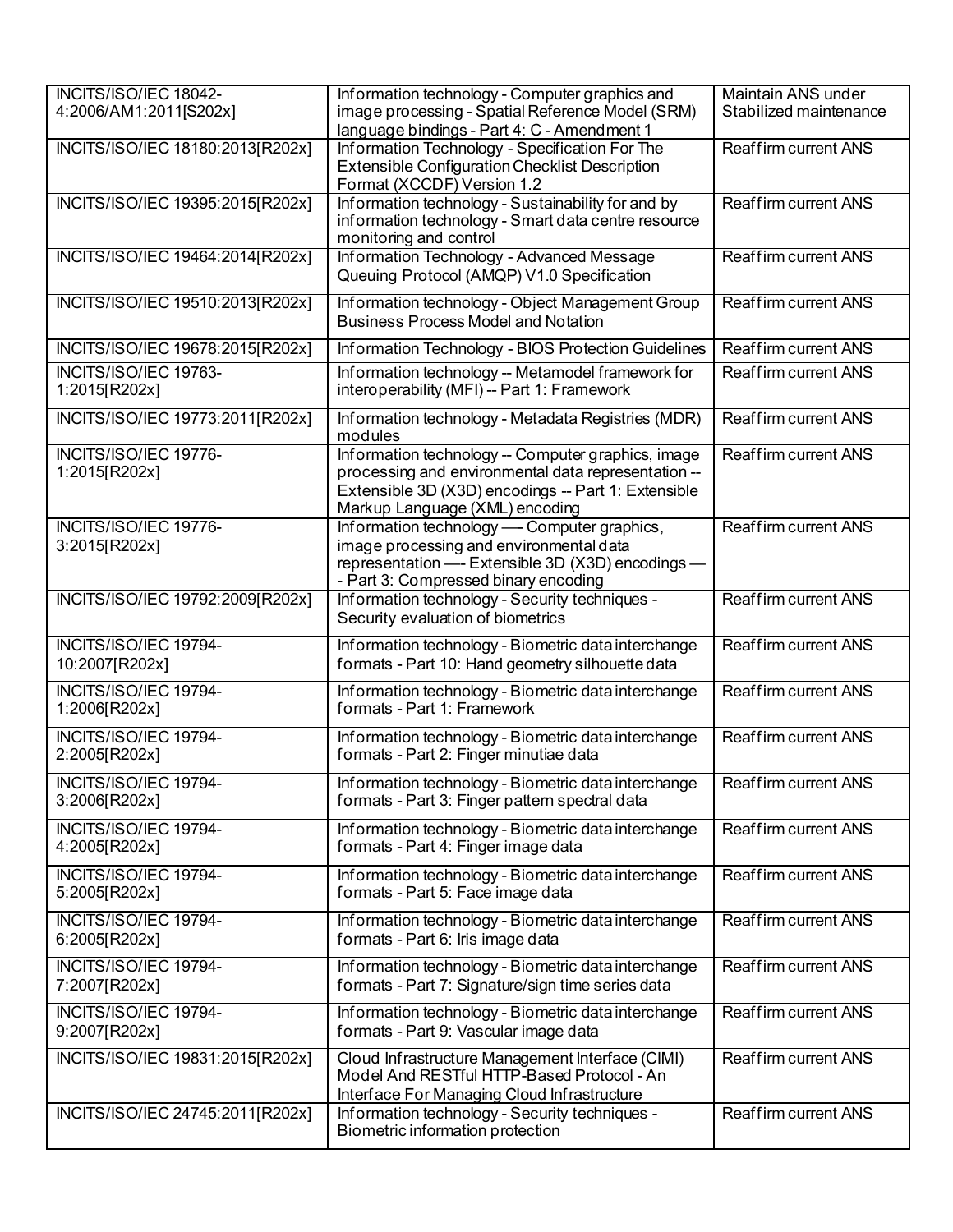| INCITS/ISO/IEC 24790:2017[R202x]              | Information technology - Office equipment -<br>Measurement of image quality attributes for hardcopy<br>output - Monochrome text and graphic images                                                                        | Reaffirm current ANS        |
|-----------------------------------------------|---------------------------------------------------------------------------------------------------------------------------------------------------------------------------------------------------------------------------|-----------------------------|
| INCITS/ISO/IEC 26300:2006[R202x]              | Information technology - Open Document Format for<br>Office Applications (OpenDocument) v1.0                                                                                                                              | Reaffirm current ANS        |
| INCITS/ISO/IEC 27003:2017[R202x]              | Information technology - Security techniques -<br>Information security management systems -<br>Guidance                                                                                                                   | Reaffirm current ANS        |
| INCITS/ISO/IEC 27006:2015[R202x]              | Information technology - Security techniques -<br>Requirements for bodies providing audit and<br>certification of information security management<br>systems                                                              | <b>Reaffirm current ANS</b> |
| INCITS/ISO/IEC 27010:2015[R202x]              | Information technology - Security techniques -<br>Information security management for inter-sector and<br>inter-organizational communications                                                                             | Reaffirm current ANS        |
| <b>INCITS/ISO/IEC 27033-</b><br>1:2015[R202x] | Information technology - Security techniques -<br>Network security - Part 1: Overview and concepts                                                                                                                        | <b>Reaffirm current ANS</b> |
| <b>INCITS/ISO/IEC 27033-</b><br>3:2010[R202x] | Information technology - Security techniques -<br>Network security - Part 3: Reference networking<br>scenarios - Threats, design techniques and control<br>issues                                                         | Reaffirm current ANS        |
| INCITS/ISO/IEC 27039:2015[R202x]              | Information technology - Security techniques -<br>Selection, deployment and operations of intrusion<br>detection and prevention systems (IDPS)                                                                            | Reaffirm current ANS        |
| INCITS/ISO/IEC 27040:2015[R202x]              | Information technology - Security techniques -<br>Storage security                                                                                                                                                        | Reaffirm current ANS        |
| INCITS/ISO/IEC 27041:2015[R202x]              | Information technology - Security techniques -<br>Guidance on assuring suitability and adequacy of<br>incident investigative method                                                                                       | <b>Reaffirm current ANS</b> |
| INCITS/ISO/IEC 27043:2015[R202x]              | Information technology - Security techniques -<br>Incident investigation principles and processes                                                                                                                         | Reaffirm current ANS        |
| INCITS/ISO/IEC 29100:2011[R202x]              | Information technology - Security techniques -<br>Privacy framework                                                                                                                                                       | Reaffirm current ANS        |
| INCITS/ISO/IEC 29102:2015[R202x]              | Information technology - Office equipment - Method<br>for the determination of ink cartridge photo yield for<br>colour printing with inkjet printers and multi-function<br>devices that contain inkjet printer components | <b>Reaffirm current ANS</b> |
| INCITS/ISO/IEC 29103:2011[R202x]              | Information technology - Office equipment - Colour<br>photo test pages for measurement of ink cartridge<br>yield for colour photo printing                                                                                | Reaffirm current ANS        |
| INCITS/ISO/IEC 29128:2011[R202x]              | Information technology - Security techniques -<br>Verification of cryptographic protocols                                                                                                                                 | <b>Reaffirm current ANS</b> |
| INCITS/ISO/IEC 29136:2012[R202x]              | Information Technology - User Interfaces -<br>Accessibility Of Personal Computer Hardware                                                                                                                                 | Reaffirm current ANS        |
| INCITS/ISO/IEC 29150:2011[R202x]              | Information technology - Security techniques -<br>Signcryption                                                                                                                                                            | Reaffirm current ANS        |
| INCITS/ISO/IEC 38500:2015[R202x]              | Information technology - Governance of IT for the<br>organization                                                                                                                                                         | Reaffirm current ANS        |
| INCITS/ISO/IEC 6937:2001[R202x]               | Information technology - Coded graphic character set<br>for text communication - Latin alphabet                                                                                                                           | Reaffirm current ANS        |
| INCITS/ISO/IEC 7816-3:2006[R202x]             | Identification cards - Integrated circuit(s) cards with<br>contacts - Part 3: Electronic interface and<br>transmission protocols                                                                                          | Reaffirm current ANS        |
| INCITS/ISO/IEC 9075-<br>10:2016[R202x]        | Information technology -- Database languages --<br>SQL -- Part 10: Object language bindings (SQL/OLB)                                                                                                                     | Reaffirm current ANS        |